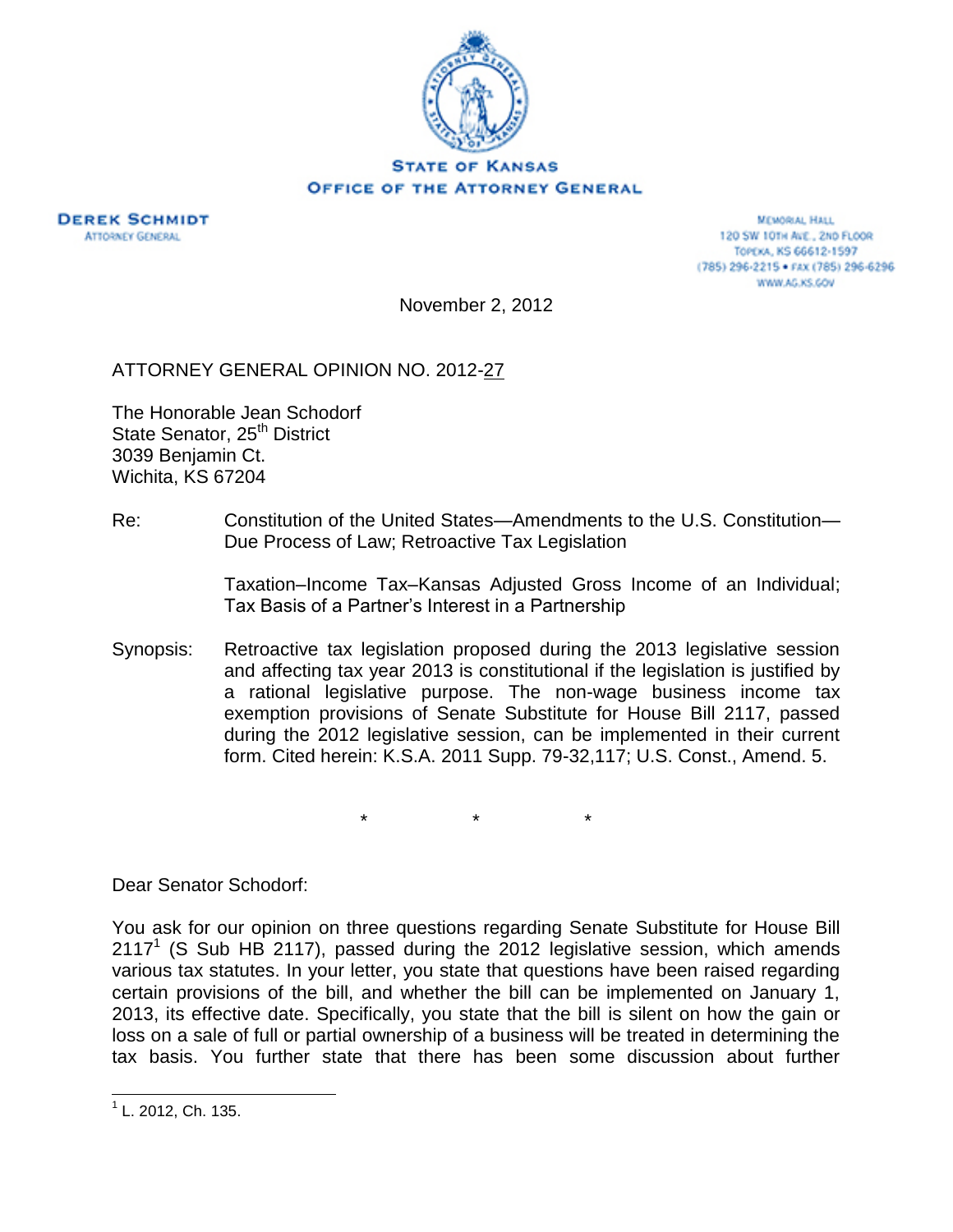amending tax statutes for the 2013 tax year during the 2013 legislative session, which has raised questions regarding the constitutionality of retroactive tax legislation.

We will address your specific questions in order.

*1. Could passing legislation to define the tax basis for the sale of business interests or shares during the 2013 legislative session result in an unconstitutional retroactive tax increase?*

In your letter, you specifically question whether S Sub HB 2117 adequately defines the tax basis of partnership interests. The tax basis of an asset determines how much tax a person will owe if the asset is sold. If the sale price of an asset exceeds its tax basis, the taxpayer is taxed on the gain from the sale. If the sale price of an asset is less than its tax basis, the loss on the sale is tax-deductible.

Your question relates to section 37(a) of S Sub HB 2117, which reads as follows:

For Kansas income tax purposes: (1) The basis of a partner's interest in a partnership formed prior to January 1, 2013, shall be determined by computing the basis as of January 1, 2013, in accordance with section  $705<sup>2</sup>$  of the federal internal revenue code as in effect on January 1, 2013, and amendments thereto, and making any subsequent adjustments to the partner's interest as provided in section  $733<sup>3</sup>$  of the federal internal revenue code as in effect on January 1, 2013, and amendments thereto.

(2) The basis of a partner's interest in a partnership formed on or after January 1, 2013, shall be determined by computing the basis as of the date of formation of the partnership in accordance with section 705 of the federal internal revenue code as in effect on January 1, 2013, and amendments thereto, and making any subsequent adjustments to the partners' interest as provided in section 733 of the federal internal revenue code as in effect on January 1, 2013, and amendments thereto.<sup>4</sup>

Section 37(b) of S Sub HB 2117 defines the tax basis for S corporations in a similar fashion.<sup>5</sup> Thus, the following analysis applies to the bill's definition of the tax basis for both partnerships and S corporations.

 $\overline{a}$ 

 $^{2}$  26 U.S.C. § 705.

<sup>3</sup> 26 U.S.C. § 733.

<sup>4</sup> Footnotes added.

 $<sup>5</sup>$  Section 37(b) of S Sub HB 2117 states that the basis of each shareholder's stock and indebtedness in</sup> an S corporation shall be computed in accordance with section 1367 of the federal internal revenue code as in effect on January 1, 2013, and amendments thereto. Any subsequent adjustments to the shareholder's stock and indebtedness shall be made in accordance with section 1367(a)(2)(A) of the federal internal revenue code as in effect on January 1, 2013, and amendments thereto.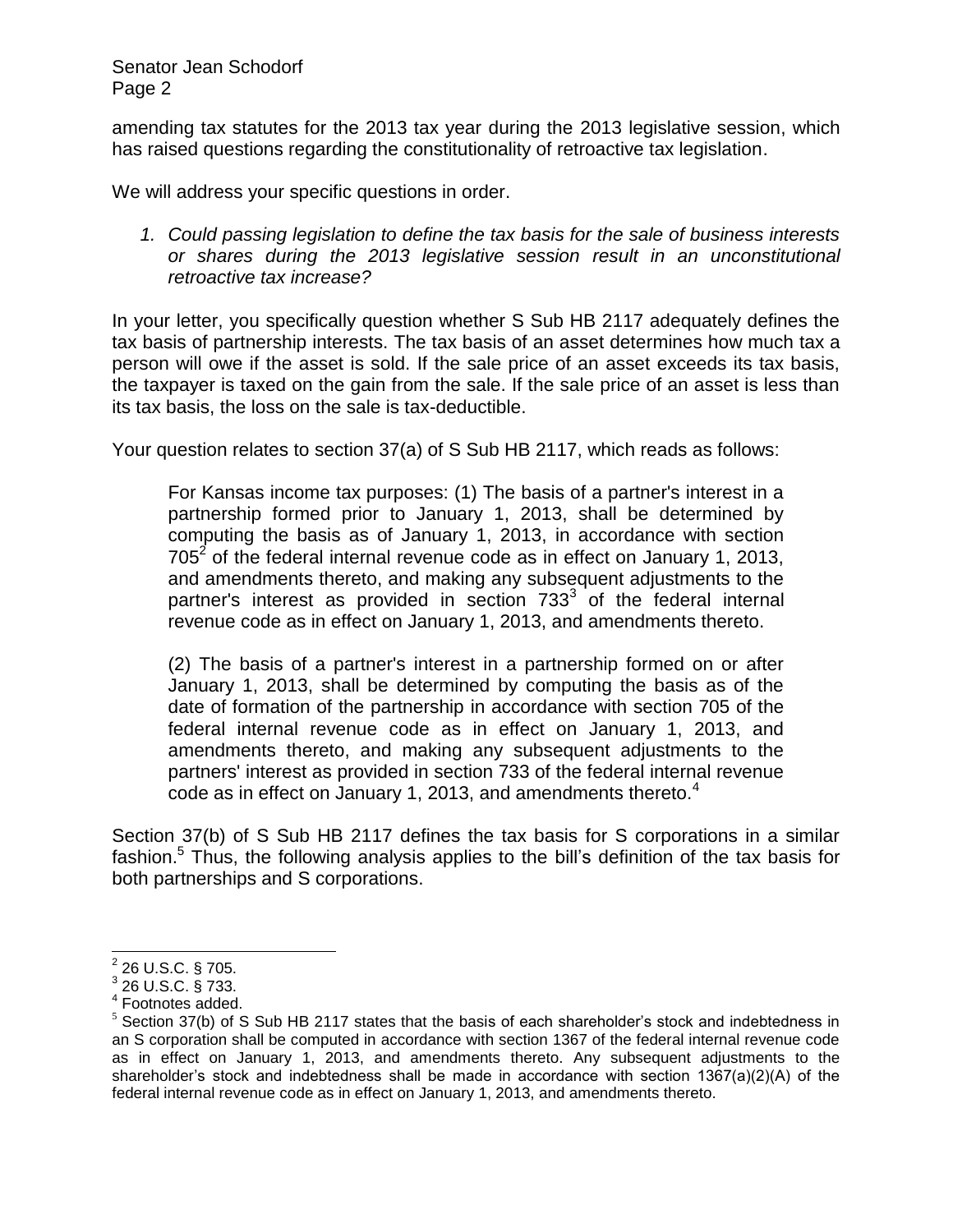We note at the outset that this section 37(a) of the bill *does* provide a definition of the tax basis for a sale of a partnership interest: the basis of such interest as of January 1, 2013, with subsequent adjustments in accordance with Internal Revenue Code § 733. That section of the Internal Revenue Code provides that the basis of a partner's interest shall be decreased by the amount of money or property distributed to such partner.<sup>6</sup> Section 37(a) limits adjustments to a partner's basis to those provided in Internal Revenue Code § 733, and thus does not include provisions by which to *increase* the tax basis of a partner's interest in a partnership if the partner contributes additional assets to the partnership or assumes more partnership liability.

The Kansas Department of Revenue (KDOR) advises us that any legislation proposed during the 2013 legislative session to amend S Sub HB 2117 would likely *decrease* affected taxpayers' tax liability, not increase it.<sup>7</sup> However, for the reasons discussed below, we believe that any such legislation would be constitutional, even if the legislation resulted in increased income tax liability.

*2. Would eliminating tax credits and exemptions on 2013 taxes, or adjusting 2013 Kansas income tax rates upward during the 2013 legislature be an unconstitutional retroactive tax increase?*

The United States Supreme Court addressed the issue of retroactive tax increases in United States v. Carlton.<sup>8</sup> In Carlton, the executor of an estate filed a refund action after the IRS disallowed a deduction claimed on the decedent's estate tax return, which was filed in December 1986, based on retroactive legislation passed in December 1987. The executor in *Carlton* argued that the 1987 legislation's retroactivity provision violated the due process clause of the Fifth Amendment of the United States Constitution, which states in relevant part: "nor shall any person . . . be deprived of life, liberty, or property, without due process of law  $\ldots$  ." The crux of the executor's due process argument was that he had no notice that § 2057 would be retroactively amended, and that he had specifically and detrimentally relied on the pre-amendment version of  $\frac{6}{9}$  2057.<sup>10</sup>

The Court stated that "the due process standard to be applied to tax statutes with retroactive effect . . . is the same as that generally applicable to retroactive economic legislation."<sup>11</sup> A retroactive tax statute's due process burden "is met simply by showing that the retroactive application of the legislation is itself justified by a rational legislative purpose."<sup>12</sup> Applying this standard, the Court found that the 1987 amendment was designed to cure a mistake in the 1986 provision that would have resulted in unanticipated revenue loss, and therefore was neither illegitimate nor arbitrary.<sup>13</sup> The

<sup>13</sup> *Id.* at 30.

<sup>&</sup>lt;u>。</u><br><sup>6</sup> 26 U.S.C. § 733.

<sup>7</sup> Richard Cram, Director of Policy & Research, Kansas Department of Revenue, Correspondence, September 27, 2012.

<sup>8</sup> 512 U.S. 26 (1994).

 $<sup>9</sup>$  U.S. Const., Am. 5.</sup>

<sup>10</sup> 512 U.S. at 33-34.

<sup>11</sup> *Id.* at 30.

<sup>12</sup> *Id.* at 31 (quoting *Pension Benefit Guar. Corp. v. R.A. Gray & Co.*, 467 U.S. 717, 729-30 (1984)).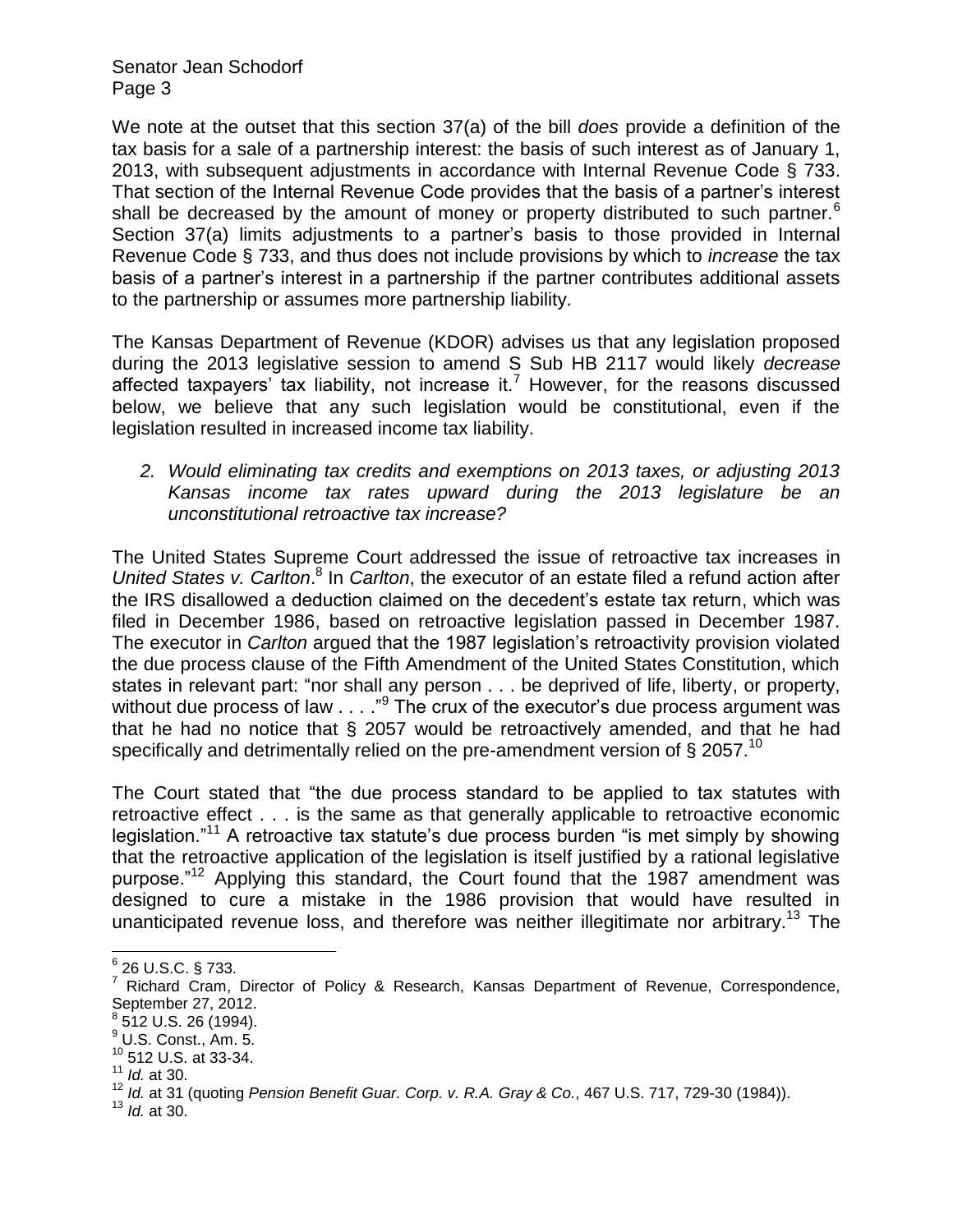Court also found that Congress acted rationally and promptly to cure the mistake in the 1986 provision, creating only a brief retroactivity period. Thus, the retroactivity period was not "so harsh and oppressive as to transgress the constitutional limitation."<sup>14</sup> Finally, the Court noted that neither the executor's detrimental reliance on the 1986 version of § 2057 nor his lack of notice of retroactive legislation were sufficient to establish a due process violation.<sup>15</sup> Accordingly, the Court held that the 1987 amendment's retroactive application to the 1986 estate tax return did not violate due process because Congress reasonably acted to correct a mistake in the original .<br>provision.<sup>16</sup>

We assume that any constitutional challenge to curative legislation proposed in 2013 and affecting the 2013 tax year would be based upon the due process arguments advanced unsuccessfully in *Carlton*, namely, that the affected taxpayers lacked notice of retroactive legislation and that such taxpayers relied to their detriment on the language of S Sub HB 2117 as passed in 2012. In our opinion, those arguments would fail for the reasons outlined in *Carlton*. A legislative proposal during the 2013 session to amend the provisions of S Sub HB 2117 would likely be curative in nature and therefore serve a legitimate legislative purpose. Such proposed legislation, if passed, would create a limited retroactivity period that is neither harsh nor oppressive, and thus would not violate due process.<sup>17</sup>

*3. Is the absence of detail on the tax basis for the sale of business interests or shares a significant enough defect such that the provisions of S Sub HB 2117 that exempt non-wage business income from taxation cannot be implemented?*

The answer to this question is no. As background, we have been advised by KDOR that some tax professionals have questioned whether the partnership interest tax basis definition in section 37(a) of S Sub HB 2117 may result in the taxation of some partnership income intended to be excluded from Kansas income tax.<sup>18</sup>

This question concerns the effect of the partnership interest tax basis definition in section 37(a) of S Sub HB 2117 on section 12(c)(xx) of the bill.<sup>19</sup> Section 12(c)(xx) states in relevant part that "net income . . . from . . . partnerships . . . as determined under the federal revenue code and reported on schedule E . . ." shall be excluded when calculating Kansas adjusted gross income. The question is whether income from

 $\overline{\phantom{a}}$ 

<sup>14</sup> *Id.* (quoting *Welch v. Henry*, 305 U.S. 134, 147 (1938)).

<sup>15</sup> *Id.* at 33-34.

<sup>16</sup> *Id.* at 26.

<sup>&</sup>lt;sup>17</sup> But see id. at 38 (O'Connor, J., concurring) ("A period of retroactivity longer than the year preceding the legislative session in which the law was enacted would raise, in my view, serious constitutional questions."); *id.* at 39-41 (Scalia, J., concurring) ("Retroactively disallowing the tax benefit that the earlier law offered, without compensating those who incurred expenses in accepting that offer, seems to me harsh and oppressive by any normal measure.").

<sup>&</sup>lt;sup>18</sup> Richard Cram, Director of Policy & Research, Kansas Department of Revenue, Correspondence, September 27, 2012.

L. 2012, Ch. 135, Sec. 12(c)(xx), which amends K.S.A. 2011 Supp. 79-32,117.